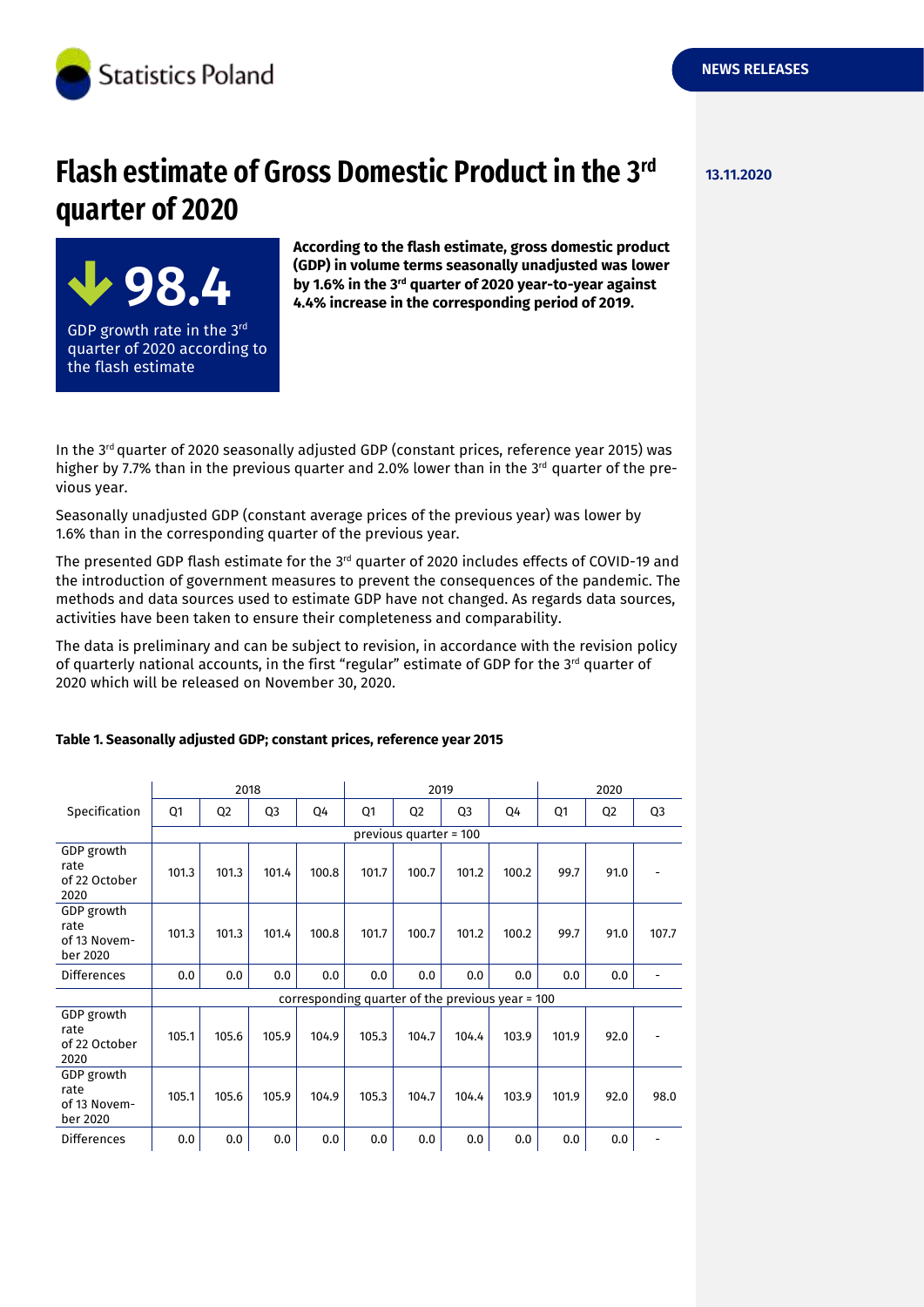#### **Table 2. Seasonally unadjusted GDP; constant average prices of the previous year**

|                                              | 2018                                             |                |                |       | 2019  |                |                |       | 2020  |                |                |
|----------------------------------------------|--------------------------------------------------|----------------|----------------|-------|-------|----------------|----------------|-------|-------|----------------|----------------|
| Specification                                | Q1                                               | Q <sub>2</sub> | Q <sub>3</sub> | 04    | Q1    | Q <sub>2</sub> | Q <sub>3</sub> | Q4    | Q1    | Q <sub>2</sub> | Q <sub>3</sub> |
|                                              | corresponding quarter of the previous year = 100 |                |                |       |       |                |                |       |       |                |                |
| GDP growth<br>rate<br>of 22 October<br>2020  | 105.3                                            | 105.5          | 105.5          | 105.1 | 105.3 | 105.1          | 104.4          | 103.6 | 101.9 | 91.6           |                |
| GDP growth<br>rate<br>of 13 November<br>2020 | 105.3                                            | 105.5          | 105.5          | 105.1 | 105.3 | 105.1          | 104.4          | 103.6 | 101.9 | 91.6           | 98.4           |
| Differences                                  | 0.0                                              | 0.0            | 0.0            | 0.0   | 0.0   | 0.0            | 0.0            | 0.0   | 0.0   | 0.0            |                |

#### **Chart 1. Gross domestic product volume growth rate- (corresponding period of the previous year = 100)**



**-O**-Seasonally adjusted GDP **C-Seasonally unadjusted GDP** 

#### **Chart 2. Gross domestic product seasonally adjusted volume growth rate (the previous quarter = 100)**

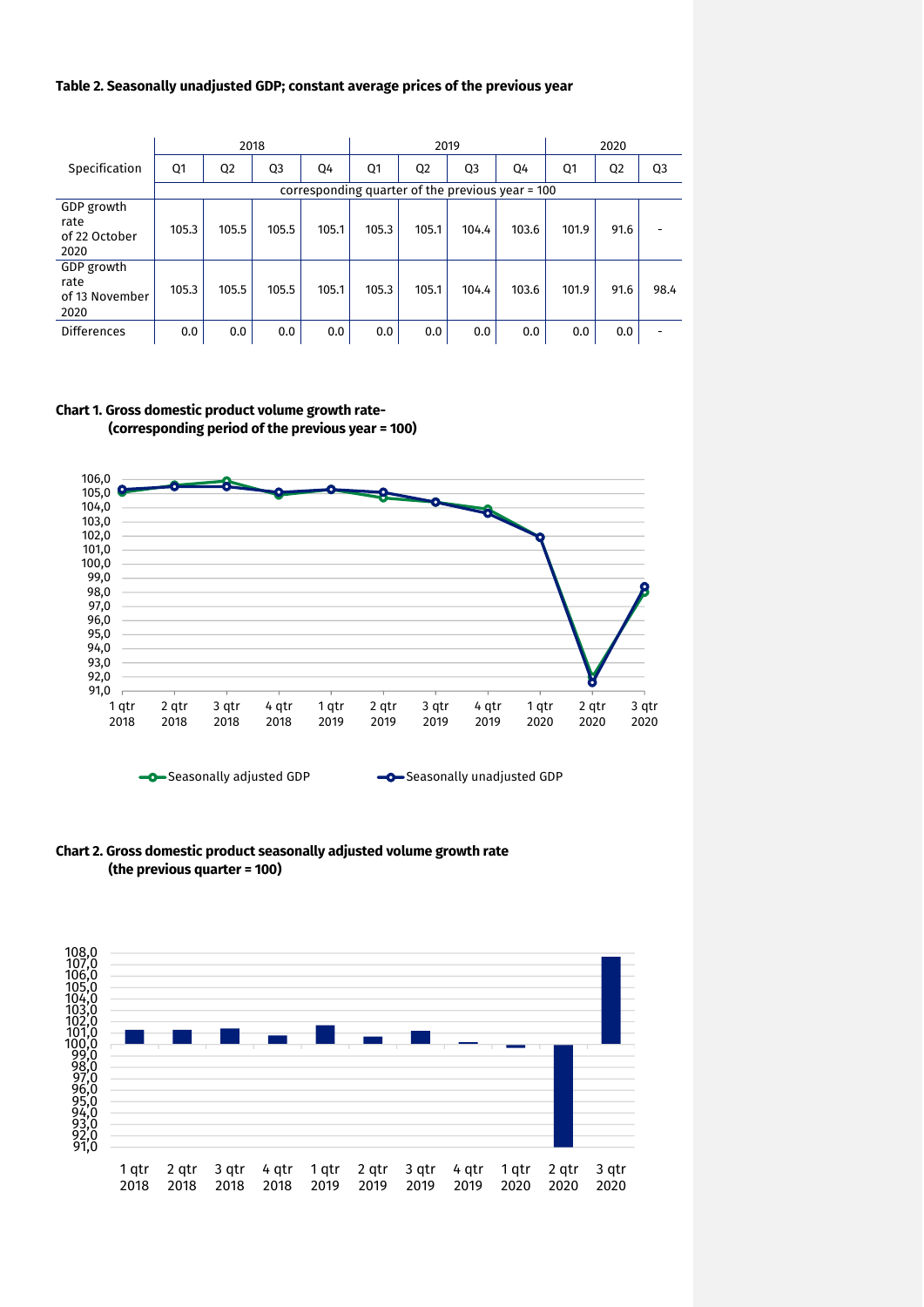In the case of quoting data from the Statistics Poland, please provide information: " Source of Statistics Poland data", and in the case of publishing calculations made using data published by the Statistics Poland, please provide information: "Own study based on Statistics Poland data".